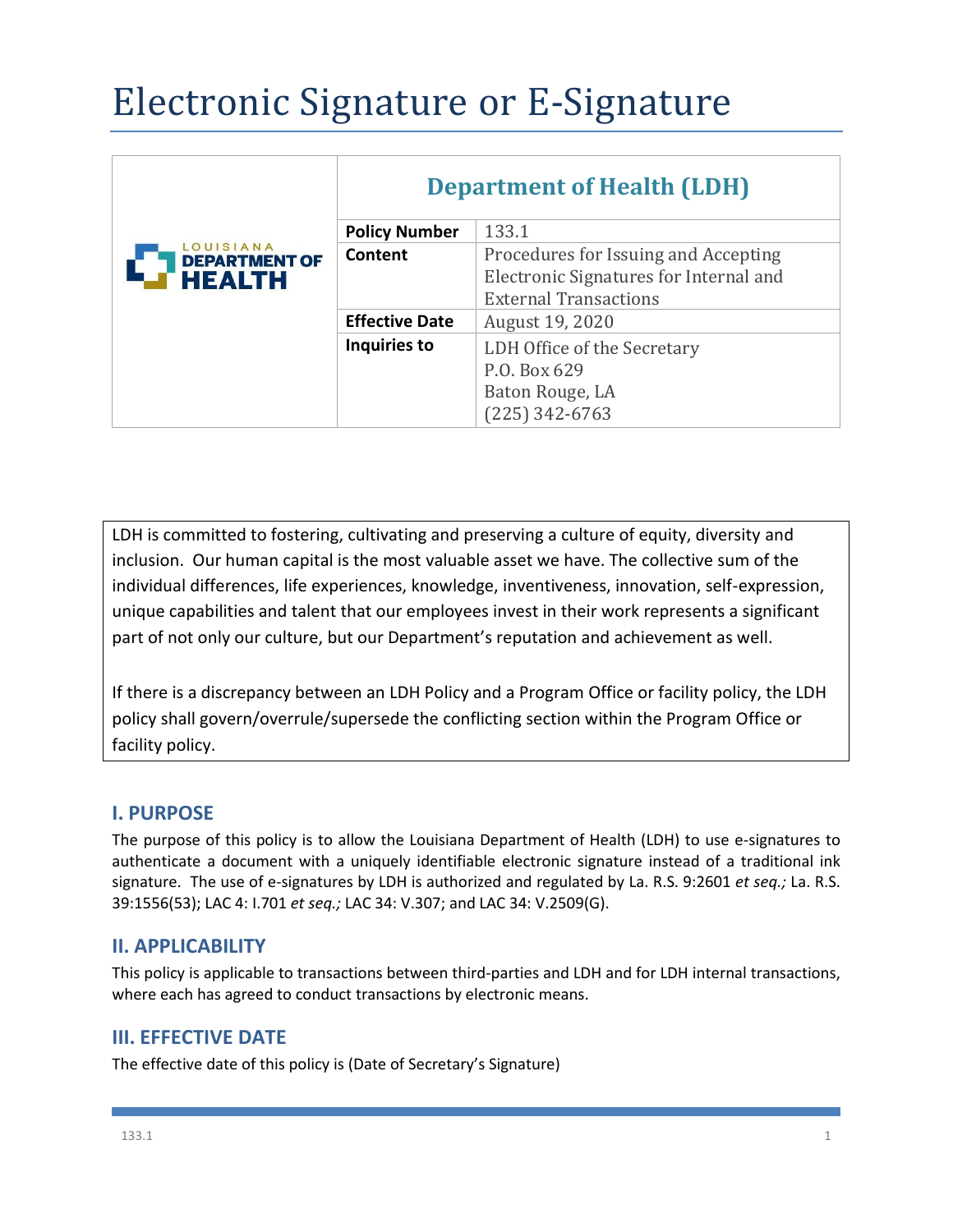#### **IV. POLICY STATEMENT**

Electronic signature, or e-signature, means an electronic symbol or process attached to or logically associated with a record and executed or adopted by a person with the intent to sign the record. An esignature is valid wherever a traditional ink signature by the same signer would be valid, except in those cases where another authority governs another aspect of the transaction, and such authority does not accept electronic signatures.

An electronic signature may be accepted whenever an ink signature/approval is required, except where laws specifically require a hand written signature. This policy does not limit the right or option to conduct the transaction on paper or in non-electronic form or the right to have documents provided or made available on paper at no charge to the parties to the transaction.

The preferred form of electronic signature will be a signature applied through the electronic signature service contractor, a third-party service with which LDH has a contract to protect e-signature use and security. The e-signature must be protected by reasonable security measures as applicable to established terms and conditions within the agreement between the electronic signature service contractor and LDH.

The electronic signature service contractor, which is currently DocuSign, shall be used unless it is impractical or not feasible due to urgency or shortage of time, physical unavailability, lack of access to necessary hardware or software, or other exigent circumstances. In such cases, one of the following alternative forms of electronic signature may be used, at the discretion of each Assistant Secretary or Executive Director/Director:

- 1. A scanned ink signature (accompanied by a secondary validation document) such as email receipt provided that the email is sent by the signer or copy of valid driver's license or valid state issued ID).
- 2. A signature captured using a digital pen or pad; (accompanied by a digital certificate)
- 3. A signature applied by an approved and secure third-party software which uses a certified digital signature, currently Adobe Pro.
- 4. A typed signature on a document attached to an email providing that the email is sent by the signer.

For any document signed electronically, the signer must show clear intent to sign electronically. When any signer opts out of signing electronically, clear instructions on how to sign an agreement manually must be provided to the signer.

All signers should receive a copy of the fully executed agreement. This can be accomplished by providing a hardcopy or an electronic copy.

The standard record retention requirements apply to electronically signed documents.

Subject to all applicable laws and regulations, the following are examples of types of transactions that are eligible for an electronic signature:

- 1. Employment/Human Resources related transactions
- 2. Procurement/Contract related transactions
- 3. Medicaid Enrollment related transactions
- 4. Budget/Financial related transactions
- 5. Policy and/or Rule transactions